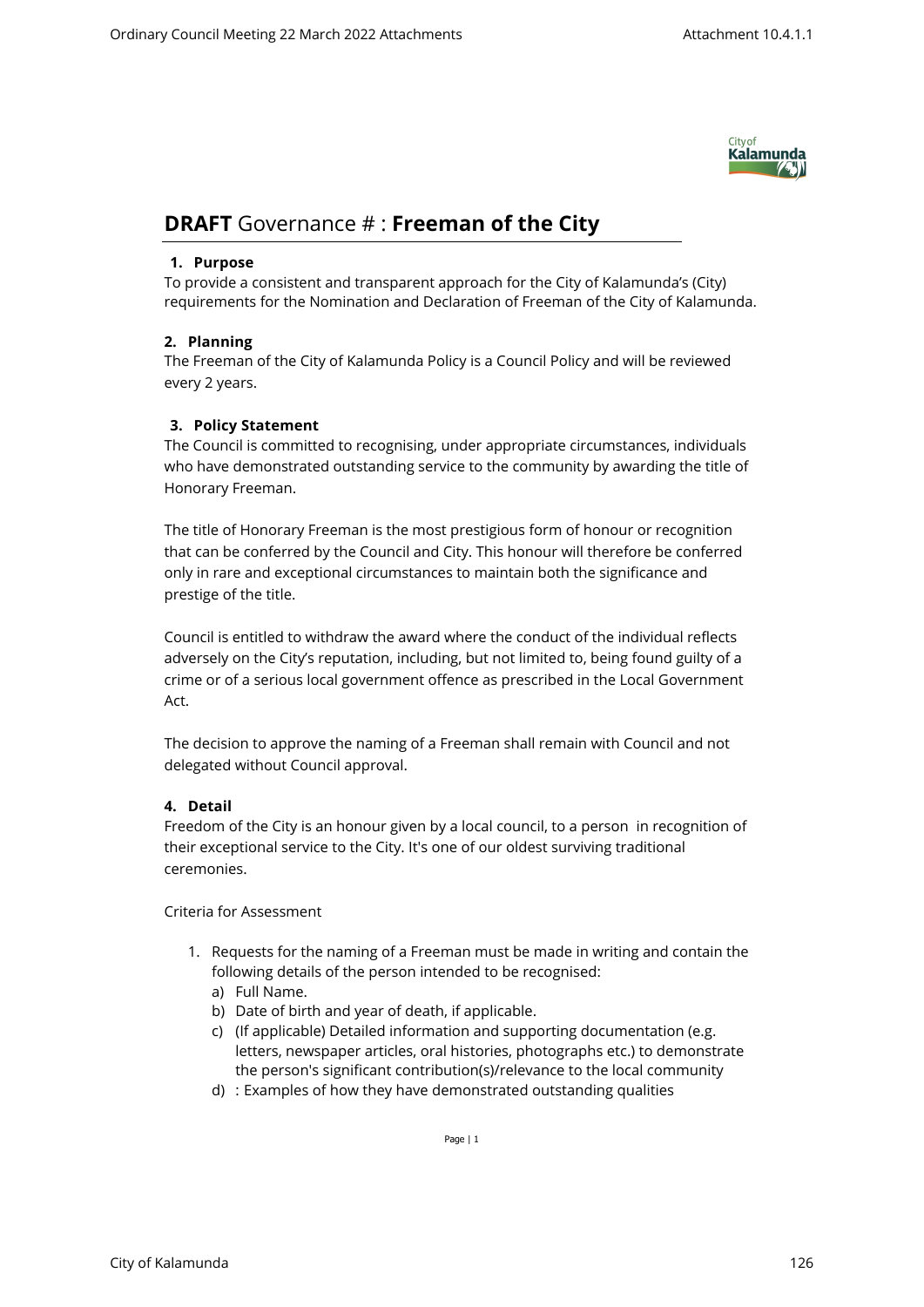

- e) What they have done to make things better for others in the community
- f) The role(s) or area(s) in which they have excelled
- g) The period, or dates of service (if known)
- h) Evidence they have shown outstanding, on-going and extensive community involvement.
- i) Evidence of other awards or recognition received by the nominee
- j) At least two referees (including contact details)

A significant contribution could include:

- i. Three or more terms of office on a local government council.
- ii. Thirty (30) or more years association with a local sporting or community association.
- iii. Extensive evidence of volunteering in the community
- 2. The naming of a Freeman shall be determined by Council.
- 3. The Council shall in reviewing nominations for Freeman. (a) Give due consideration to any submissions received. (b) Receive a confidential report from the Chief Executive Officer detailing the request.

(c) Approve of any nomination only by an Absolute Majority Decision.

## **Role of A Freeman**

Being awarded the most prestigious honour by the Council comes with an expectation that a Freeman:

- will support the Council in achieving its vision positively,
- will demonstrate the values of the Council within the community, and
- will to attend civic functions as special guests as required.

# **Confidentiality**

The nomination and consideration of proposals to award the title of 'Honorary Freeman of the City' shall be dealt with in strictest confidence. When Council meets to consider a nomination, the meeting shall be closed to the members of the public and reports concerning the nomination procedure shall be deemed to be confidential items pursuant to section 5.95(3) of the Local Government Act 1995.

It is imperative as part of the nomination procedure that confidentiality is maintained at all times. The standing of the City and the individual concerned should not be brought into disrepute or embarrassment in any way.

## **Awarding the Title**

Once Council has accepted the nomination, the nominee shall be contacted by the Chief Executive Officer or their delegate on a confidential basis to determine whether the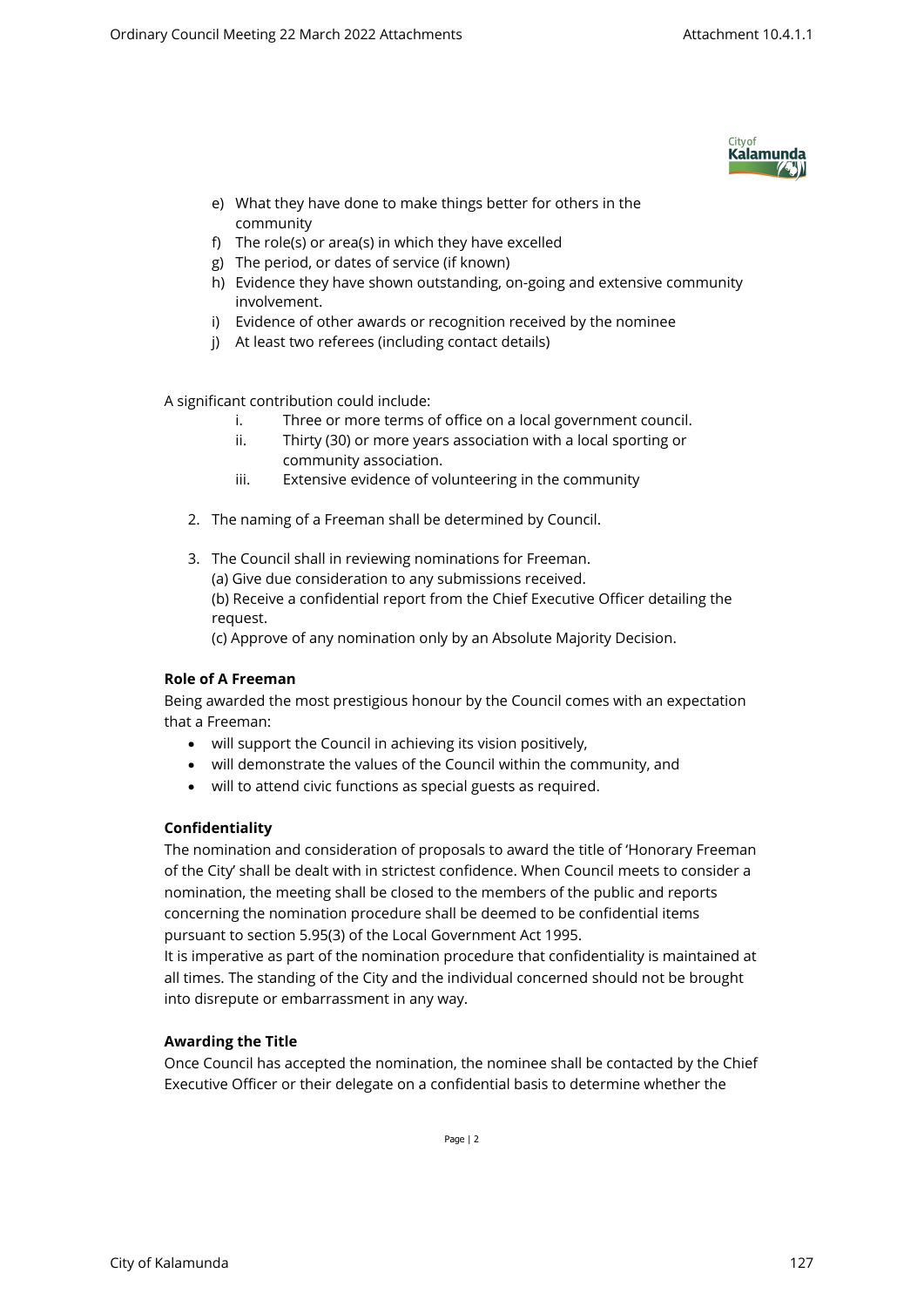

award will be accepted. Should a nominee decline to accept the Award, all Council members will be informed, and the matter will lapse.

On confirmation of this acceptance all Elected Members will be informed and a suitable media statement shall be prepared for release under the Mayor's name. Conferral of the title shall be carried out at a formal Council meeting or function.

#### **After Acceptance by the Nominee**

Once accepted by the nominee, the Chief Executive Officer in consultation with the Mayor shall organise a Meeting of Council to be held for the presentation of the Honour of Freeman.

## **5. Community Consultation**

Council may determine if the Policy is to be the subject of Community consultation.

#### **6. Governance**

Nominations of Freeman are to be lodged with the City of Kalamunda Administration.

The Office of the CEO will make a recommendation to Council in accordance with the Policy.

## **7. Measures of Success**

Review of the effectiveness of the Policy in ensuring appropriate nominations and recommendations to Council.

## **8. Definitions**

#### *Administration:* Means both:

- a) the process of administering the business of the City; and
- b) the administrative body of the City itself, including employees of the local government, as headed by the CEO

*CEO:* Means the Chief Executive Officer appointed by the Council who has statutory obligations as set out in the Local Government Act 1995 along with the responsibilities of leadership and management required for the position. The most senior officer in the administration. He or she is directly accountable to the Council.

*City:* Means the administrative and management arm of the local government constituted as the City of Kalamunda.

*Community:* means entire population of the City of Kalamunda. It could also be extended to those who work in, or visit, the area for recreational or similar reasons. *Council:* means the Elected Members sitting formally as a Council under the Act. *Councillor*: means the Title given to an individual elected representative of a local government. Also known as "Elected member".